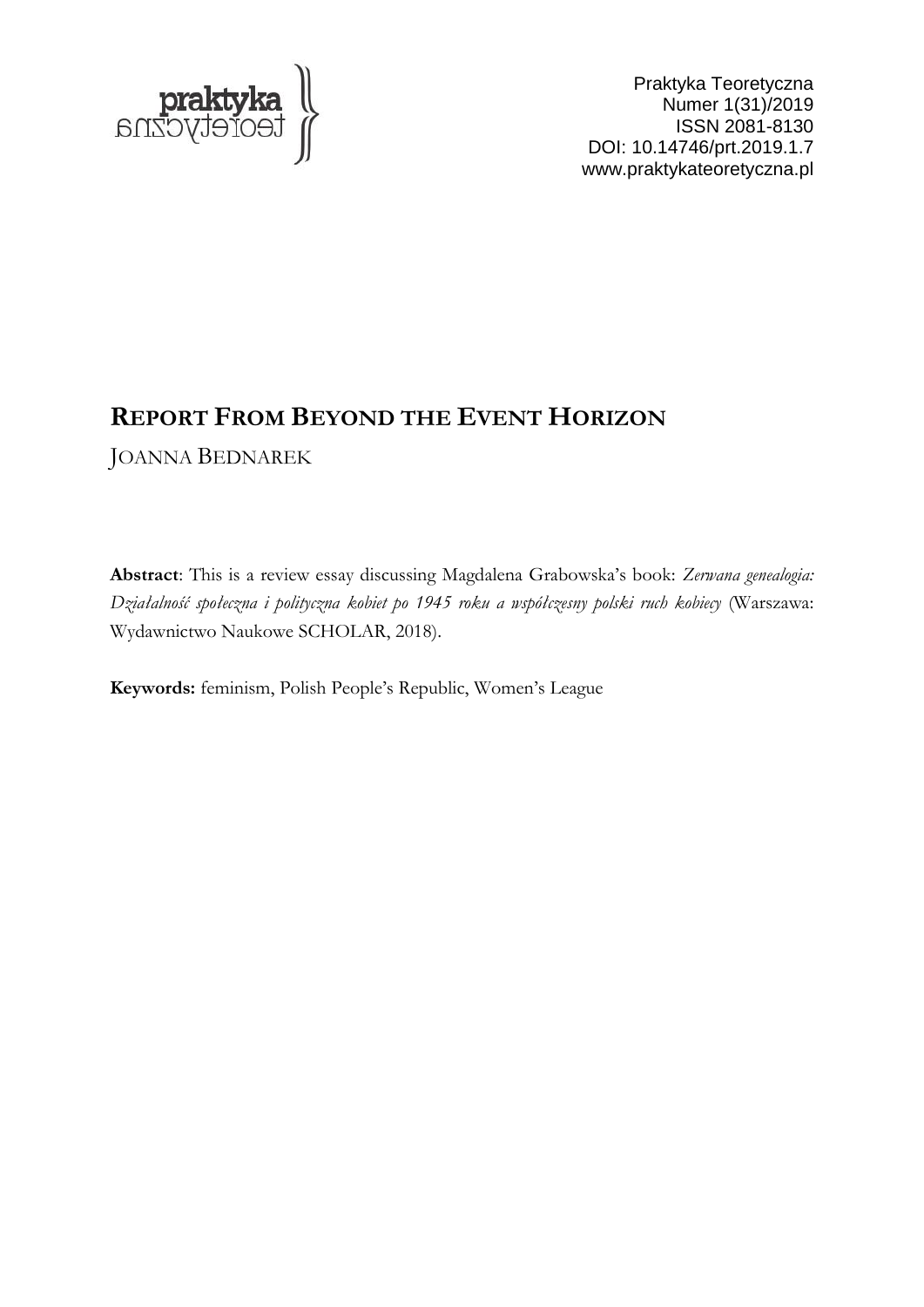Despite thirty years having passed since the fall of the Polish People's Republic, we are still far from perceiving these times just as past. It would even seem that the farther we are from this moment in history, the denser the web of phantasms enveloping the facts, and sometimes (as in the case of conservative historical policy) the phantasms overtake the facts themselves more and more. The distortion of the history of the people, whether activists or "normal people", who co-created the previous regime, adapted to it, or rebelled against it, by the right, the hegemonic force in Poland nowadays, is undeniably a cause for concern; also concerning is that the "progressive" movements are not necessarily invested in creating counter-hegemony. Moreover, this is not caused by a lack of thorough historical analysis – there was plenty of it, for example, in the "W krainie PRL" published by Wydawnictwo Trio – but by a lack of representation of their message in the public imagination. For feminist-activists or female literature researchers, PRL (the Polish abbreviation for the Polish People's Republic) remains "a legacy of the void" (Araszkiewicz 2014), "a black hole", "a freezer", "a rift", (Grabowska 2018, 51, 62). To sum up, we know everything about these times because there is not much to know – those were the times of martyrdom, of nothing of note; hence it is not worth it to take an interest in these times.

This is clearly untrue – in the 1960s and 1970s there were writers such as Jadwiga Żylińska (Marzec 2014; see also: Iwasiów and Galant 2011) or Barbara Czałczyńska (Bednarek 2015), artists like Maria Pinińska-Bereś, Natalia LL, or Ewa Partum (Majewska 2017; Toniak 2015), who represented, or rather pioneered, the feminist perspective in Poland. The abovementioned approach, however, allows them to be dismissed as exceptions, anomalies, unable to challenge a vision of PRL as a realm beyond the event horizon, of which nothing can be said, or, to be exact, where you have no access, and from which you can't return to give a description. Unlike a cosmological black hole, the black hole of PRL is conditioned by human cultural constructs; furthermore, it is an arbitrary and artificial phenomenon, curtailing our ability to understand the recent past that shaped us.

Fortunately, young researchers show us how to look into the black hole; besides the aforementioned series of books (e.g. Sadowska 2010; Wóycicka 2009; Nowakowska and Wóycicka 2010; Borodziej and Kochanowski 2010) in the past few years there have been books on the female role in socialist modernisation (Fidelis 2010), on the discourse on sexuality in PRL (Kościańska 2015) or the figures of female communists, and the prejudices and phantasms associated with them (Mrozik 2013, 2016; Zawadzka 2016; Forecki 2017; Bukalska 2016). We have also seen an analysis of referring to PRL as a black hole, characteristic of the Polish feminist movement's narration (Mrozik 2014; Zawadzka 2017). This mechanism of representation is perceived as a symptom of the conservatism of the movement, and it is a capitulation to right-wing historical policy, as well as its attachment to an older, posttransitional liberal tendency of demonising communism.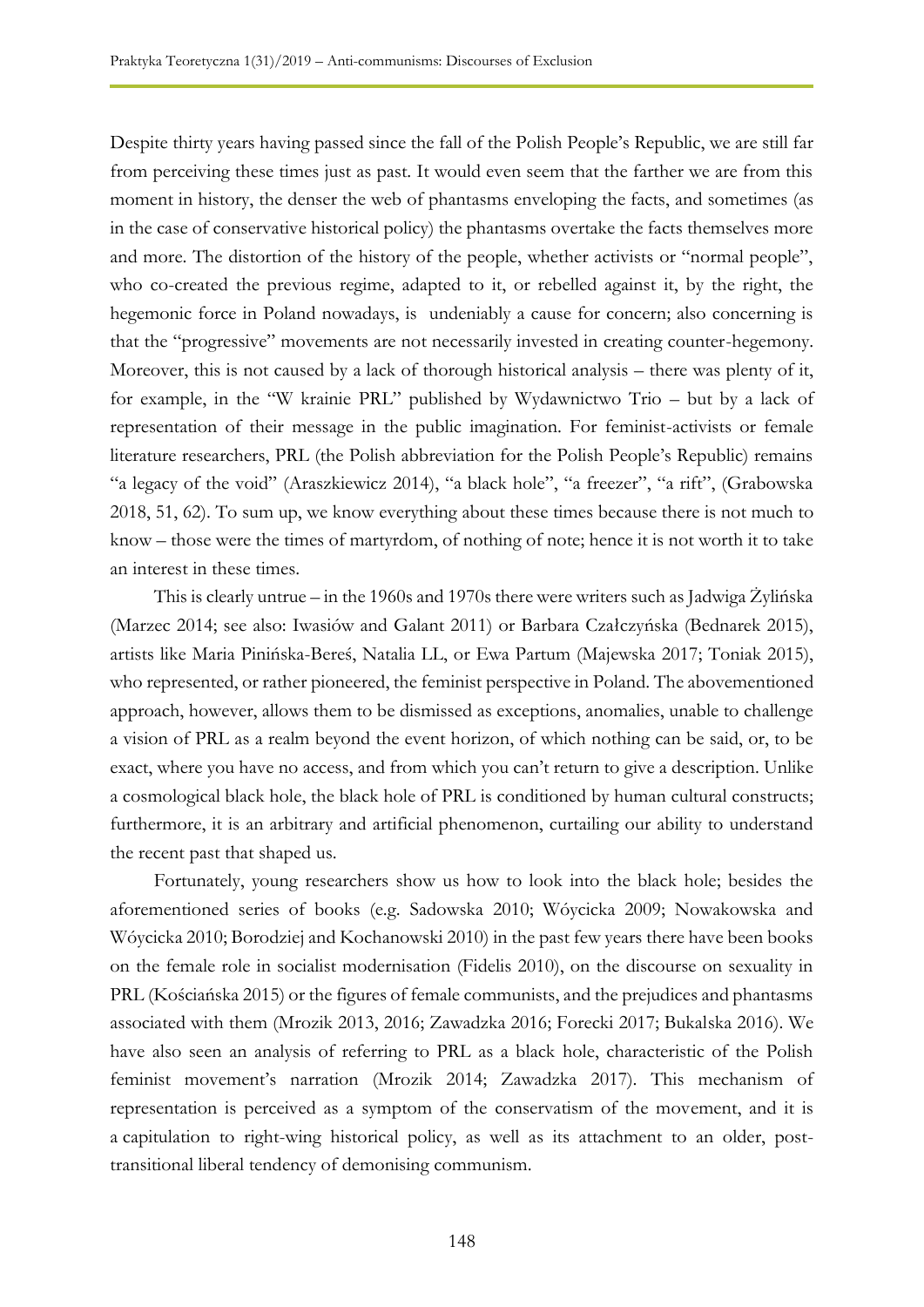The book by Magdalena Grabowska is not only a recent development of this tendency, but also represents a new quality in the debate on PRL's significance for our times and the genealogy of Polish feminism. It is an account of the lives of a few women, who were members of female communist organisations, based on a few dozen in-depth interviews, and on an analysis of materials from Archiwum Akt Nowych (New Acts Archive). The author herself stresses that her work represents a "revisionist" approach to communist history; while the hegemonic approach, both in post-communist and Western countries, assumes the conceptualisation of "the periods before and after communism as opposing and separate state, political and institutional systems", the revisionist approach "offers an analysis focused on highlighting connections and relations between various conceptualisations of gender equality, and on practices of action in the name of equality extant during the communist period and during the transition" (Grabowska 2018, 15). This approach manifests in two ways.

Firstly, the dominant approach assumed that women, unless they were activists, i.e. unless they were on the "oppressor's" side, were devoid of agency; they had to be victims or passive objects of historical changes. The interviews conducted by Grabowska and analysis of archival materials show us a different picture. We get to know, for example, the various motives of people who decided to join the Women's League, like willingness to pursue a career, to achieve positive outcomes for women, or faith in the advantages of the socialist modernisation project (Grabowska 2018, 124–136). "We have pressed for the organisation of nurseries and kindergartens within factories. For factory canteens. It has been a huge blessing for women since there have been problems with supplies" (Grabowska 2018, 138).

We also get to familiarize ourselves with the controversies during the assemblies of the Women's Department of PPR (Polish Worker's Party) and PZPR (Polish United Worker's Party) during the years 1946–1952, during the times when it would seem that the realisation of a gender equality project in post-war Poland would come about because of ideological communists, and it still was not settled what form should it take (Grabowska 2008, 191–202); we become acquainted with a subsequent period of "practical activism", when the Women's League and Household Institute gave up on the reconstruction of gender relations and introduced a pragmatic strategy of making life easier for women working "double shifts". Members of these organisations surely operated under the conditions dictated by an authoritarian regime – however, denying their agency, perceiving them as victims of manipulation or as cynical because of this, would be a mistake. This perception of women's actions in communist states is frequently caused by a particular vision of agency as genuine autonomy, an action unconditioned by society, politics or history. This is, as Grabowska argues, not only ideologically motivated – it stems from the liberal vision of an individual as independent from the society in which they live – but also simply untrue, since it makes impossible an examination of real women's choices and the forces that affected these choices.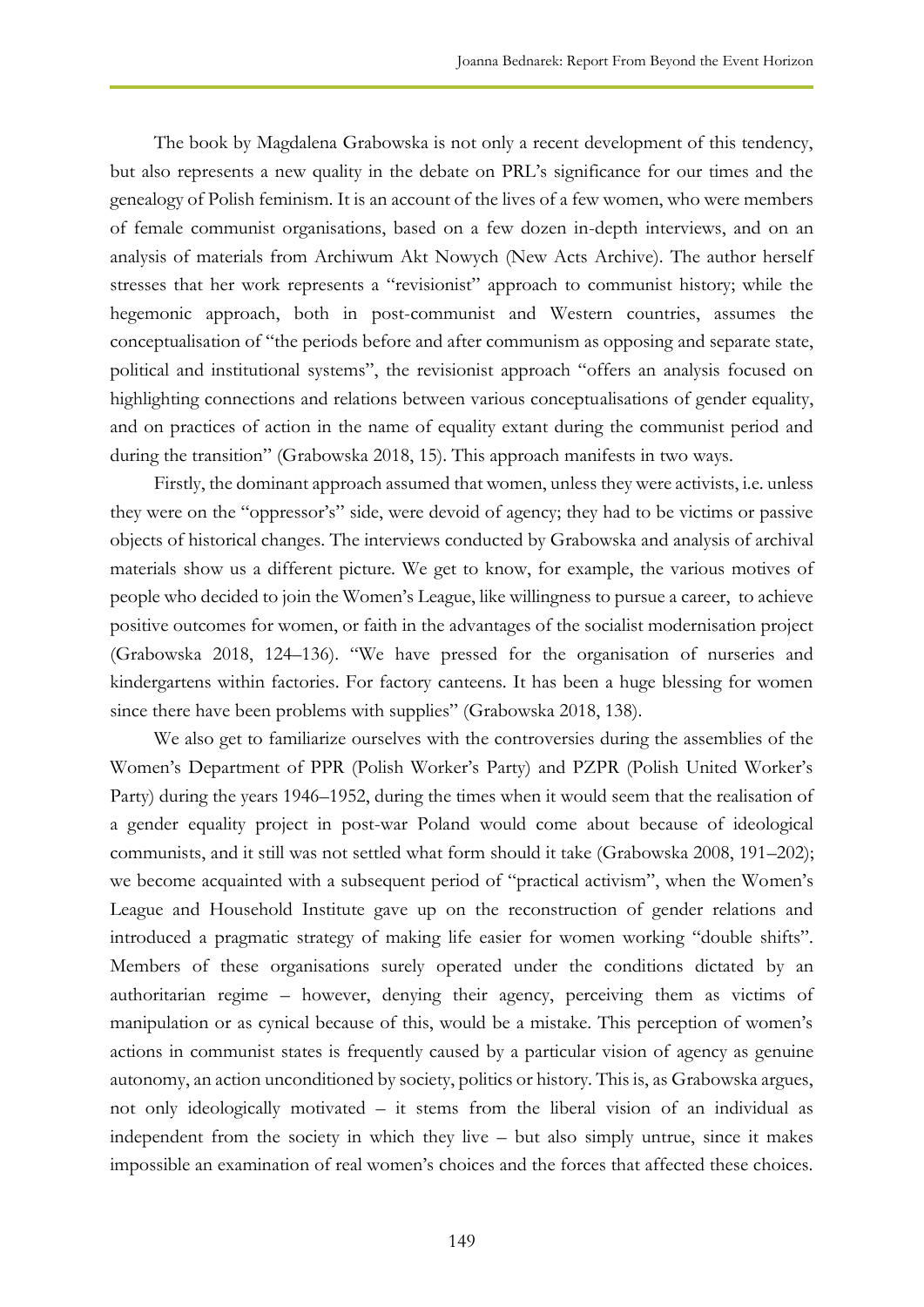Even in "democratic" countries, women remain under the pressure of manifold formal and informal requirements such as the necessity of doing waged and unwaged work or negotiating with "the beauty myth" (Wolf 2014). Using a notion of agency as webbed in concrete social conditions enables the sketching of a map of freedom and servitude particular to each context.

Secondly, the overview of the changes taking place in PRL's gender policy provided above shows that communism did not impose emancipation on Polish women, for which they and the whole society were not ready. Although PRL brought professional activation of women, changes in "the sexual contract" (Pateman 2014), i.e. an unwritten agreement defining gender roles and relations between men and women in a given society, went only so far as was necessary from the standpoint of post-war modernisation. After a few years of Stalinism, when the policy of encouraging women to perform "male" professions was implemented, and activists in women's organisations were thinking about the women issue in the largest possible categories, perceiving their activity as a broad emancipation project connected with the politicization of the female masses and propagating communism among them, the movement shifted towards de-politicization (Grabowska 2018, 78–79, see Fidelis 2010, 18–21). This shift was caused by the reluctance towards this policy of both ordinary women and the activists of the League of Women, who focused instead on social activity. Already in the 1950s, the years of Stalinism were considered an aberration - many of the anti-Communist clichés we use today, like the figure of women tractor drivers, we inherited from PRL.

Already at the end of the 1940s and early 1950s, the tendency towards depoliticisation was evident in the Polish women's movement. Activists essential for the development of the women's movement lost their positions, and the communist leaders were pushed, among others as part of the anti-Semitic campaign initiated in the Stalinist period, to less prominent party and institutional positions (Grabowska 2018, 79, see 18).

It turns out that the lines of continuity and rupture occur in other places than anticommunist dogma has accustomed us to think they were; many images and attitudes that are antipathetic to communism, which is today our phantasmatic baggage, arose in the period of the People's Republic of Poland. The era of real socialism was also not a monolith: organisations, institutions and individuals had their own goals and were subject to multiple pressures, which led to tensions, conflicts, and political changes (Kenney 2015).

The aim of Grabowska's work, however, is not only to challenge stereotypes and show the transformation of the equality narrative within the PRL (Grabowska 2018, 18) but also, perhaps above all, to intervene in the identity narratives of Polish feminism. This movement associated its origins with the opposition of the 1980s, Solidarity, and political transformation (Kondratowicz 2013; Penn 2014; Graff 2003), and also identified itself in relation to the categories or periodisation developed within the Western feminist movement. As Grabowska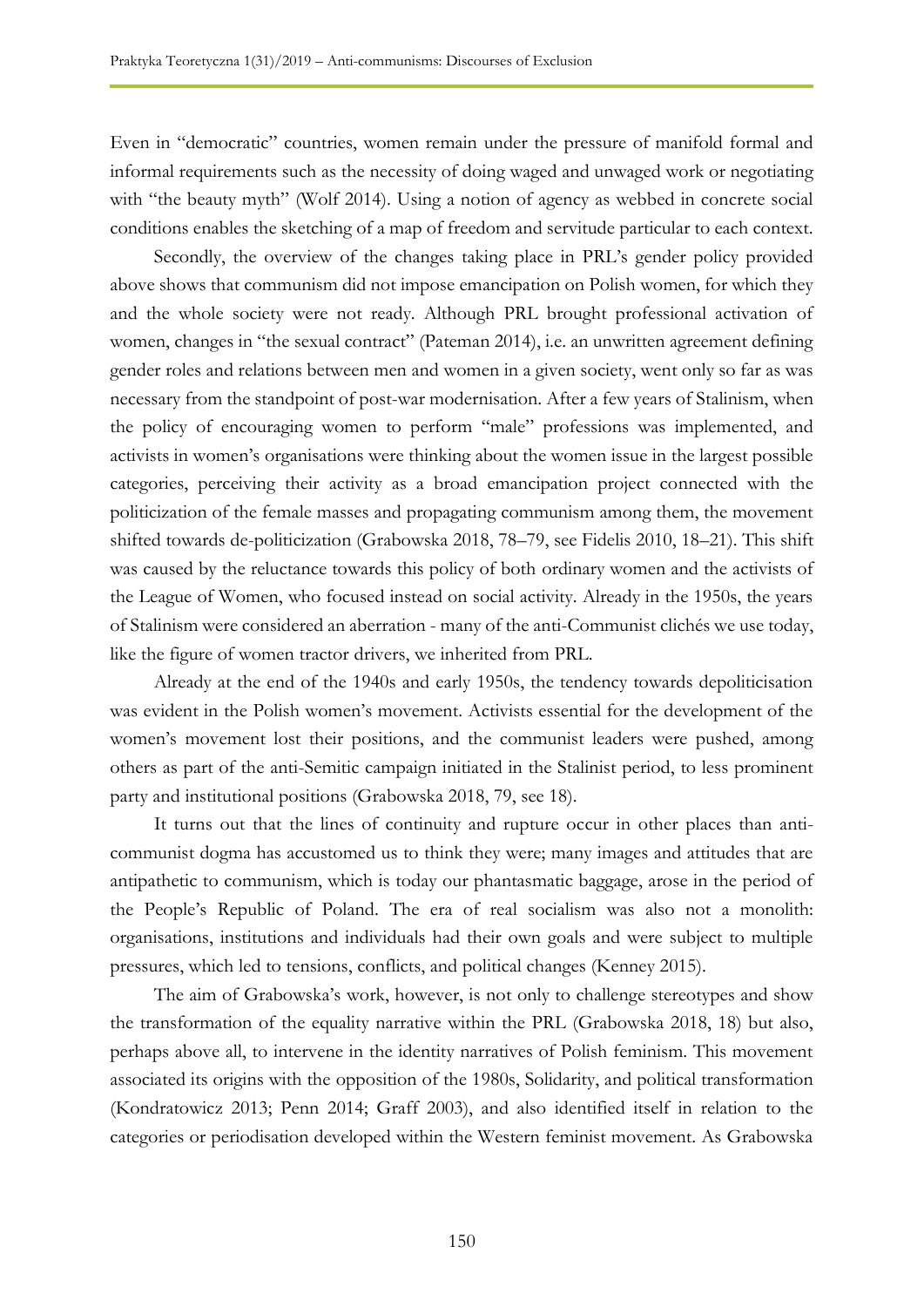writes, the horizon of the debate on the women's movement in Poland is determined by three narratives:

[T]he narrative of lack, conceptualising East European feminism as non-existent, a convergent narrative representing women's movements in post-socialism as delayed in comparison with the West and, the narrative bringing them together, (...) anticommunist narrative, which portrays communism as responsible for the non-existence and/or delays of emancipation movements in Poland (Grabowska 2018, 19).

Feminism defined itself in opposition to communism as a figure of absence and delay, and at the same time as an imitative movement towards the West, and more specifically the United States; it was, as Grabowska points out, somewhat inevitable – after the transformation, the feminist movement had to win for itself a place on the political scene defined by the hegemony of enthusiastic liberalism and the offensive of conservatism. In hindsight, however, this approach was an ideal recipe for self-colonisation - Polish feminism set itself in the position of an inferior sister of Western feminism, recreating the stereotypical approach of Central and Eastern Europe as a "half-orient" (Grabowska 2018, 41) which must learn about emancipation from Westerners, and also deny part of its history – "the local legacy of emancipation" (Grabowska 2018, 26). "Escape of feminism from 'ideology' was supposed to be a strategy of survival, its by-product was to erase from the history of the women's movement that part of it that has common roots with communism, and often also with socialism" (Grabowska 2018, 45).

Thus, Grabowska's work is an attempt at both decolonisation and genealogy. Its empirical dimension, i.e. interviews and analysis of archival materials, is shaped by bold theoretical assumptions: the author's aim is to write, in the words of Foucault, the "history of the present" (Grabowska 2018, 22), showing what forces, explicit and implicit, recognized and unrecognized, created the Polish women's movement. It is about showing the border of a feminist archive, the boundary of "what can be said in the context of the narrative about the history of the women's movement in Poland" (Grabowska 2018, 173). The story of the activities of ideological communists such as Edwarda Orłowska, Eugenia Pragierowa and Żanna Kormanowa, with all the accompanying ambivalence, as well as the activities of the "second generation" pragmatic activists of the Women's League, not only fills the gap in knowledge, but also reorganizes the story of Polish feminism, supplementing it with the repressed communist presence and showing that we have a local tradition of emancipation – although it is marked by ambivalence, complicated, and does not fit into the pattern of struggle between good and evil. Thanks to this, it becomes possible to decolonise the narrative about feminism in Eastern Europe (Grabowska 2018, 55).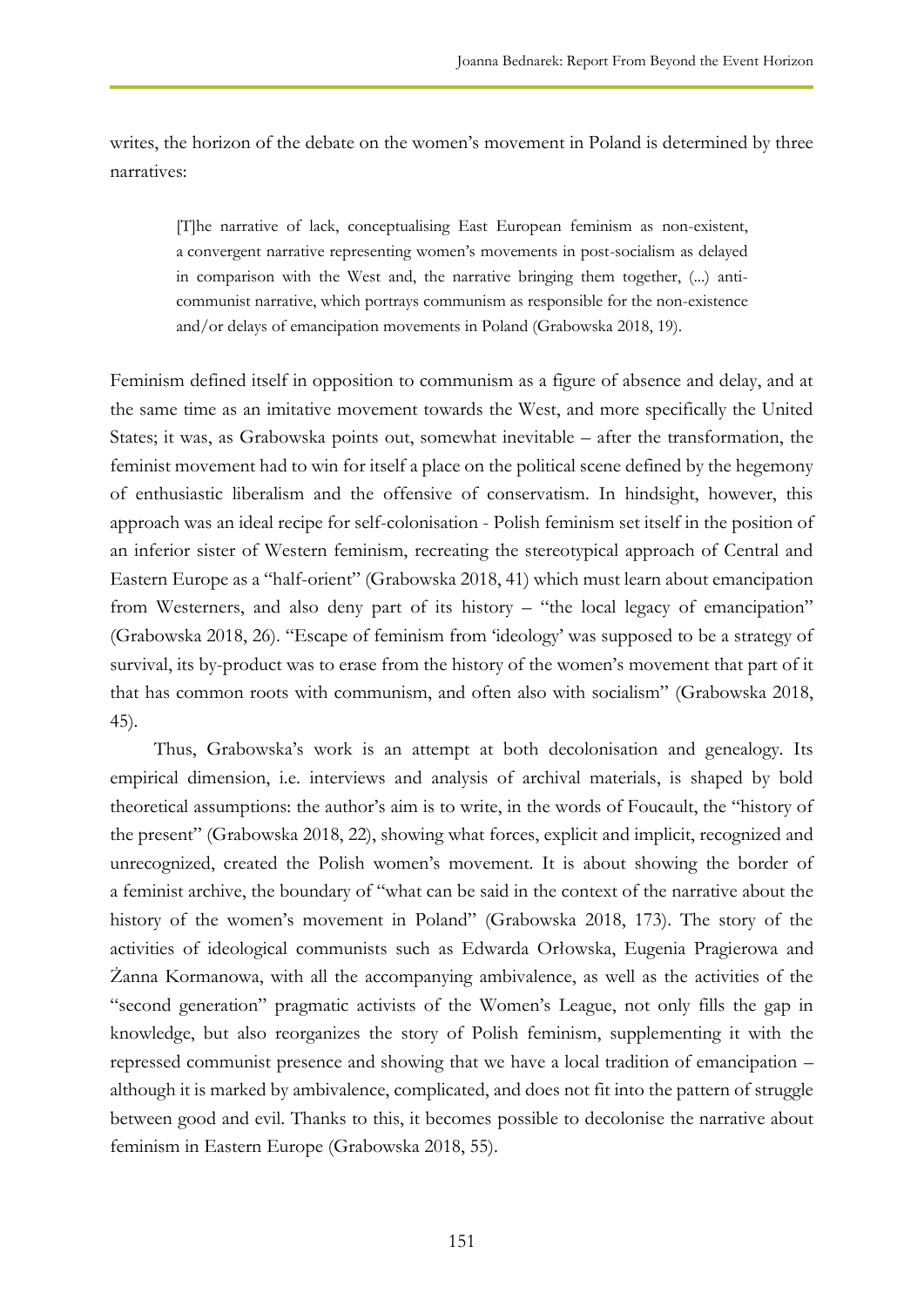Why is it so important? As Grabowska argues, the domination of the narrative of lack, backwardness and anti-communism has resulted in:

Feminism, which forgets about its genealogies, telling an unconvincing story, from the point of view of feminist practice, the history of emancipation and women's awareness, about the lack of equality tradition in Poland. A movement that joins historical narratives of Western feminisms, a movement whose vision of one's own (individual or collective) identity is largely elitist and unconvincing (Grabowska 2018, 173).

These are strong words – but, I think, not too strong. Anticommunism, although it was an unavoidable part of the feminist strategy in the 1990s, hurt the movement very much, imposing a liberal curse on it: insensitivity to class issues and more generally systemic mechanisms of oppression. Today, when the horizon of our thinking and action is no longer defined by transformation, it is worth fixing it. Feminism in general, not only socialist feminism, needs communism and communists.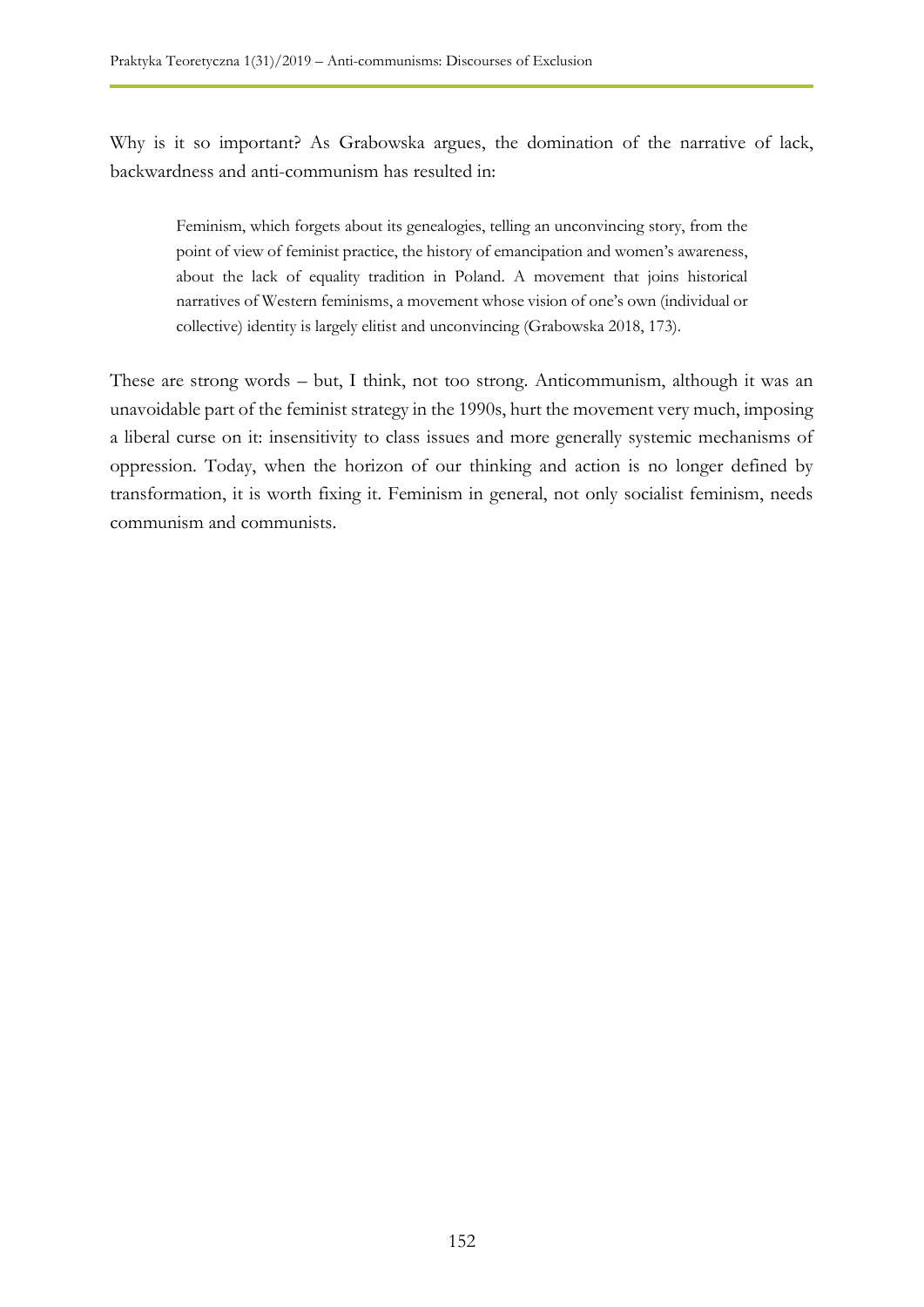## References

- Araszkiewicz, Agata. 2014. *Zapomniana rewolucja: Rozkwit kobiecego pisania w dwudziestoleciu międzywojennym*. Warszawa: Instytut Badań Literackich PAN.
- Aron, Jacob. 2014. "Stephen Hawking's new theory offers black hole escape". *New Scientist online*. https://www.newscientist.com/article/dn24937-stephen-hawkings-new-theoryoffers-black-hole-escape/.
- Bednarek, Magdalena. 2015. "Nic, które łączy kobiety: O prozie Barbary Czałczyńskiej". In *Twórczość niepozorna: Szkice o literaturze,* ed. Joanna Grądziel-Wójcik, Agnieszka Kwiatkowska and Lucyna Marzec. Kraków: Pasaże.
- Borodziej, Włodzimierz and Jerzy Kochanowski (eds.). 2010. *Bocznymi drogami: Nieoficjalne kontakty społeczeństw socjalistycznych 1956–1989*. Warszawa: Wydawnictwo Trio– Instytut Historyczny Uniwersytetu Warszawskiego.
- Bukalska, Patrycja. 2016. *Krwawa Luna*. Warszawa: Wielka Litera.
- Forecki, Piotr. 2017. "Fantazmat Julii Brystygier". *Środkowoeuropejskie Studia Polityczne* 1: 47–69.
- Grabowska, Magdalena. 2018. *Zerwana genealogia: Działalność społeczna i polityczna kobiet po 1945 roku a współczesny polski ruch kobiecy*. Warszawa: Wydawnictwo Naukowe SCHOLAR.
- Graff, Agnieszka. 2003. "Lost between the waves? The paradoxes of feminist chronology and activism in contemporary Poland". *Journal of International Women's Studies* 4(2): 100–116.
- Fidelis, Małgorzata. 2010. *Kobiety, komunizm i industrializacja w powojennej Polsce*. Trans. Maria Jaszczurowska. Warszawa: W.A.B.
- Hawking, Stephen. 2014. "Information Preservation and Weather Forecasting for Black Holes". *High Energy Physics – Theory*. https://arxiv.org/abs/1401.5761.
- Iwasiów, Inga and Arleta Galant (eds.). 2011. *Pisarstwo kobiet pomiędzy dwoma dwudziestoleciami*. Kraków: Universitas.
- Kenney, Padraic. 2015. *Budowanie Polski Ludowej: Robotnicy a komuniści 1945–1950*. Trans. Anna Dzierzgowska. Warszawa: W.A.B.
- Kondratowicz, Ewa. 2013. *Być jak narodowy sztandar: Kobiety i Solidarność*. Warszawa: Wydawnictwo Naukowe SCHOLAR.
- Kościańska, Agnieszka. 2015. *Płeć, przyjemność i przemoc: Kształtowanie wiedzy eksperckiej o seksualności w Polsce*. Warszawa: Wydawnictwo Uniwersytetu Warszawskiego.
- Majewska, Ewa. 2017. *Tramwaj zwany uznaniem*. Warszawa: Instytut Wydawniczy Książka i Prasa.
- Marzec, Lucyna. 2014. *Po kądzieli: Feministyczne pisarstwo Jadwigi Żylińskiej*. Poznań: Wydawnictwo Nauka i Innowacje.
- Mrozik, Agnieszka. 2013. "»Komuniści (nie) mają ojczyzny...« Wanda Wasilewska jako polska (anty)bohaterka narodowa". *Studia Litteraria et Historica* 2: 528–554.
- Mrozik, Agnieszka. 2014. "Poza nawiasem historii (kobiet), czyli po co nam dziś komunistki". *Wakat On-line* 3.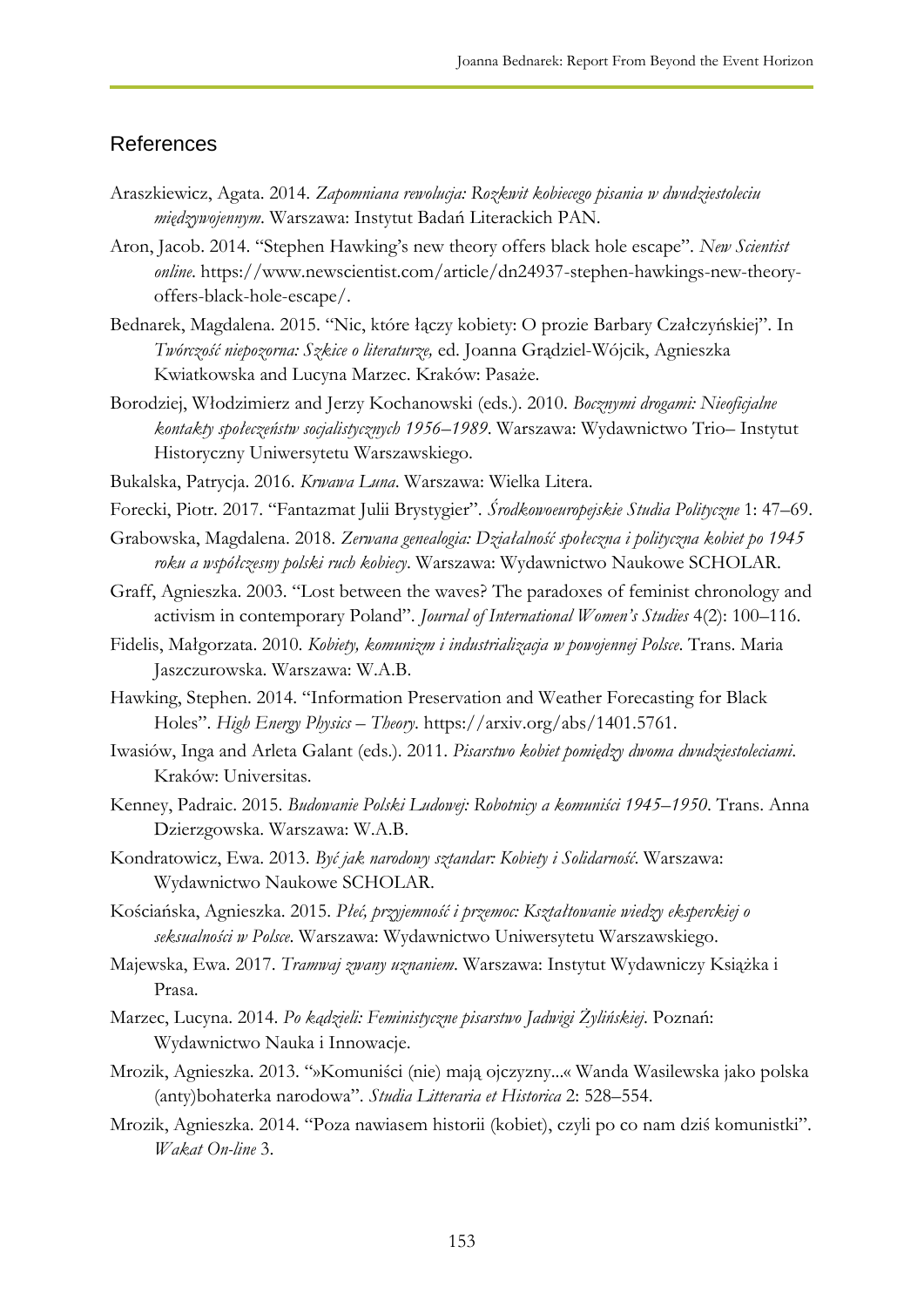- Mrozik, Agnieszka. 2016. "Nieobecne, ale użyteczne. O pożytkach z komunistek w polskim dyskursie publicznym po 1989 roku". In *Sporne postaci polskiej krytyki feministycznej*, ed. Monika Świerkosz. Gdańsk: Wydawnictwo Naukowe Katedra.
- Nowakowska, Agnieszka and Zofia Wóycicka. 2010. *Etniczna polityka komunistów: Dwa casusy*. Warszawa: Wydawnictwo Trio.
- Pateman, Carole. 2014. *Kontrakt płci*. Trans. Jarosław Mikos. Warszawa: Czarna Owca.
- Penn, Shana. 2014. *Sekret Solidarności*. Trans. Maciej Antosiewicz. Warszawa: W.A.B.
- Sadowska, Joanna. 2010. *Sercem i myślą związani z Partią: Związek Młodzieży Socjalistycznej (1957- 1976): polityczne aspekty działalności*. Warszawa: Wydawnictwo Trio.
- Toniak, Ewa (ed.). 2015. *3 kobiety: Maria Pinińska-Bereś, Natalia LL, Ewa Partum*. Warszawa: Narodowa Galeria Sztuki Zachęta.
- Wolf, Naomi. 2014. *Mit urody*. Trans. Monika Rogowska-Stangret. Warszawa: Czarna Owca.
- Wóycicka, Zofia. 2009. *Przerwana żałoba: Polskie spory wokół pamięci nazistowskich obozów koncentracyjnych i zagłady 1944–1950*. Warszawa: Wydawnictwo Trio.
- Zawadzka. Anna. 2016. "Piętno »żydokomuny« w ujęciu pokoleniowym: Szkic do badań". *Teksty Drugie* 1: 88–107.
- Zawadzka, Anna. 2017. "Polityka mimikry: Polityka historyczna i feminizm w Polsce". *Zadra*  $1 - 2$ .